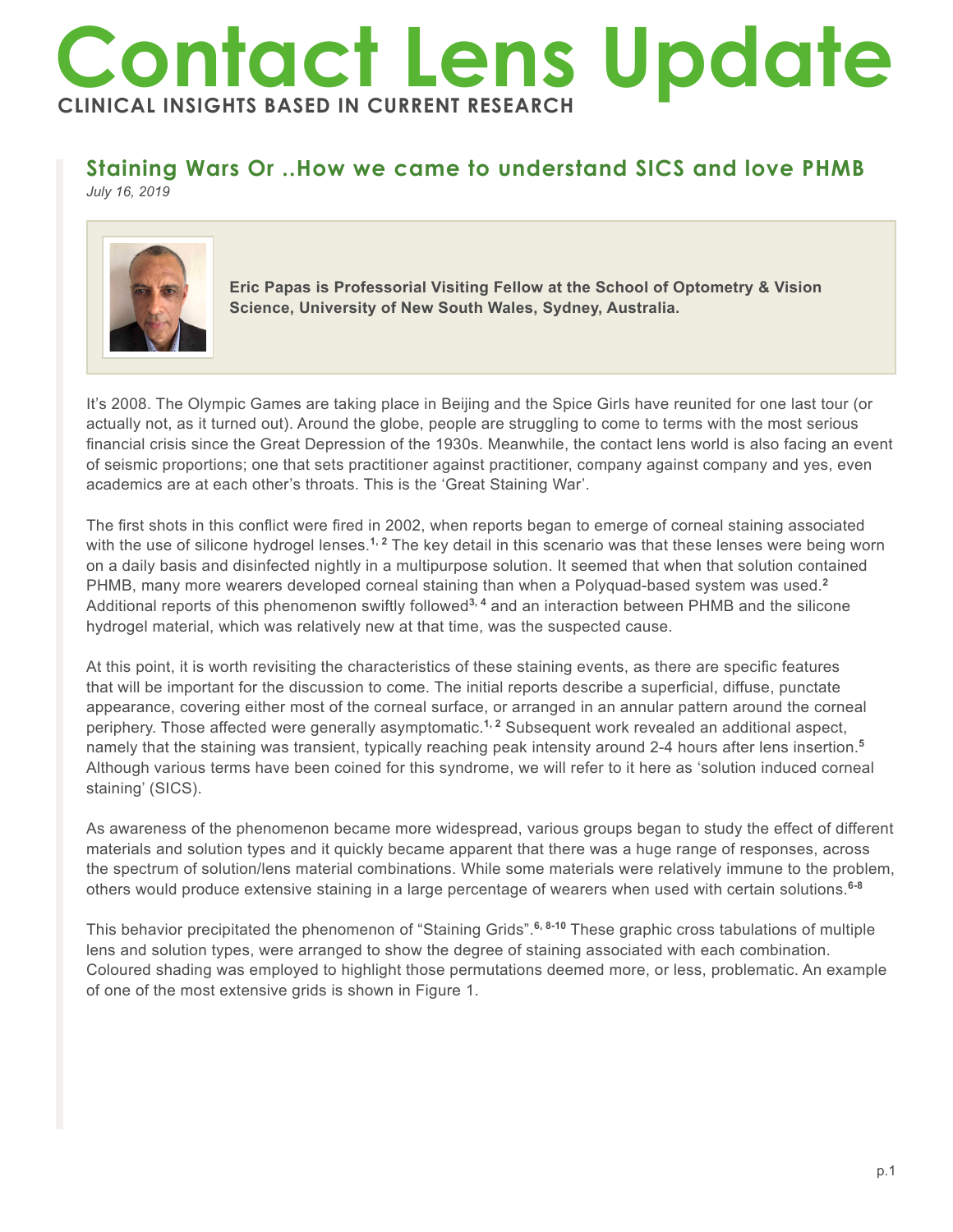|                          |                                          | Unisol <sup>1</sup> 4<br><b>Saline</b> | Clear<br>Care <sup>4</sup> | Opti-free<br>Express <sup>1</sup> | Opti-free<br>Replenish <sup>1</sup> | Renu<br>Moistureloc <sup>3</sup> | Renu<br>Multiplus <sup>3</sup> | Walmart<br><b>MPS</b><br>(Renu MP) | Target<br><b>MPS</b><br>(Renu MP) | Complete<br><b>Moisture</b><br>Plus <sup>2</sup> | Aquify <sup>4</sup> |
|--------------------------|------------------------------------------|----------------------------------------|----------------------------|-----------------------------------|-------------------------------------|----------------------------------|--------------------------------|------------------------------------|-----------------------------------|--------------------------------------------------|---------------------|
| Hydrogel                 | Acuvue <sup>5</sup> $2$                  | $1\%$                                  | $1\%$                      | 2%                                | 5%                                  | 25%                              | 1%                             | $1\%$                              | 1%                                | 2%                                               | $1\%$               |
|                          | Proclear <sup>6</sup>                    | $1\%$                                  | $1\%$                      | $1\%$                             | 2%                                  | No Further<br>Testing            | 57%                            | 61%                                | 54%                               | 16%                                              | 12%                 |
|                          | Soflens <sup>3</sup> 66                  | 1%                                     | $1\%$                      | $1\%$                             | $1\%$                               | No Further<br>Testing            | 73%                            | 66%                                | 62%                               | 53%                                              | 8%                  |
| Hydrogel<br>Silicone     | Acuvue<br>Advance <sup>5</sup>           | $1\%$                                  | 1%                         | $1\%$                             | $1\%$                               | No Further<br>Testina            | 13%                            | 16%                                | 13%                               | 20%                                              | 2%                  |
|                          | <b>Activitie</b><br>Oasys <sup>5</sup>   | 2%                                     | $1\%$                      | 3%                                | 5%                                  | 10%                              | 9%                             | 12%                                | 8%                                | 5%                                               | 3%                  |
|                          | <b>Biofinity<sup>6</sup></b>             | 2%                                     | 2%                         | 3%                                | 2%                                  | No Further<br>Testing            | 4%                             | 4%                                 | 3%                                | 6%                                               | 2%                  |
|                          | Purevision <sup>3</sup>                  | 2%                                     | $1\%$                      | 4%                                | 7%                                  | 6%                               | 73%                            | 71%                                | 76%                               | 48%                                              | 21%                 |
|                          | $02$ Optix <sup>4</sup>                  | 2%                                     | 1%                         | 2%                                | 5%                                  | 7%                               | 24%                            | 41%                                | 28%                               | 18%                                              | 3%                  |
|                          | <b>Focus Hight</b><br>8 Day <sup>4</sup> | 2%                                     | $1\%$                      | 2%                                | 3%                                  | No Further<br>Testing            | 24%                            | 36%                                | 24%                               | 16%                                              | 3%                  |
| Updated:<br>May 27, 2007 |                                          | <b>Saline</b>                          | $H_{2}O_{2}$               |                                   | <b>POLYOUAD</b>                     | <b>Biguanides</b>                |                                |                                    |                                   |                                                  |                     |

## Lens and Solution Combinations Percentage of Average Corneal Staining Area at 2 Hours

Figure 1: Screen shot of the Andrasko staining grid (www.staininggrid.com) taken in 2007. NB: this website is no longer functioning

Despite all this activity, the causes of the problem were still not understood. While there was a belief among some groups that PHMB was to blame, this view was strongly resisted by others, especially those with commercial interests in PHMB-based products. Given the long history of safe PHMB use prior to this time, this latter stance was not an unreasonable position. The prospect that a previously well tolerated preservative would suddenly be responsible for causing obvious epithelial disturbances was difficult to accept. These arguments were fueled by the emotive nature of the staining grid formats, particularly those using "traffic light" symbolism and so it is easy to see how heated the atmosphere became during this period. The "war" between products with PHMB and those without, was indeed in full swing.

All this confusion was intensified by the realization that long held beliefs about the nature of corneal staining had a very weak evidence base.**<sup>11</sup>** Researchers, clinicians and industry were therefore forced to concede that the details of what was actually happening at the ocular surface were uncertain. Not only was it unclear what mechanisms underpinned the staining events, but the nature of the changes to the tissue and their significance for corneal health, were also obscure. Evidently, significant new knowledge was going to be needed to fill this void and several groups responded by initiating research studies.

One substantial line of enquiry hypothesized that the observed appearance was not indicative of actual tissue damage at all but rather was a consequence of the fact that PHMB and fluorescein molecules can complex together. Subsequent attachment of these groups to the epithelial surface was proposed to mimic the appearance of staining.**<sup>12</sup>** This theory was developed along firm physico-chemical principles and was supported by *in-vitro* studies in which lipid bilayers were constructed to model the epithelial cell membrane.**<sup>13</sup>** Although this model successfully accounted for differences in the behavior of PHMB and Polyquad, there were evident inconsistences with respect to other clinical observations. For example, it was well known that the epithelial effects of solution use could be observed without using fluorescein, a phenomenon inaccurately, but commonly, referred to as "white light staining".**14, 15** Further, the model did not well explain the punctate appearance typical of affected corneas.**<sup>15</sup>** Despite these problems and the lack of *in-vivo* confirmation, the idea that corneal staining associated with solution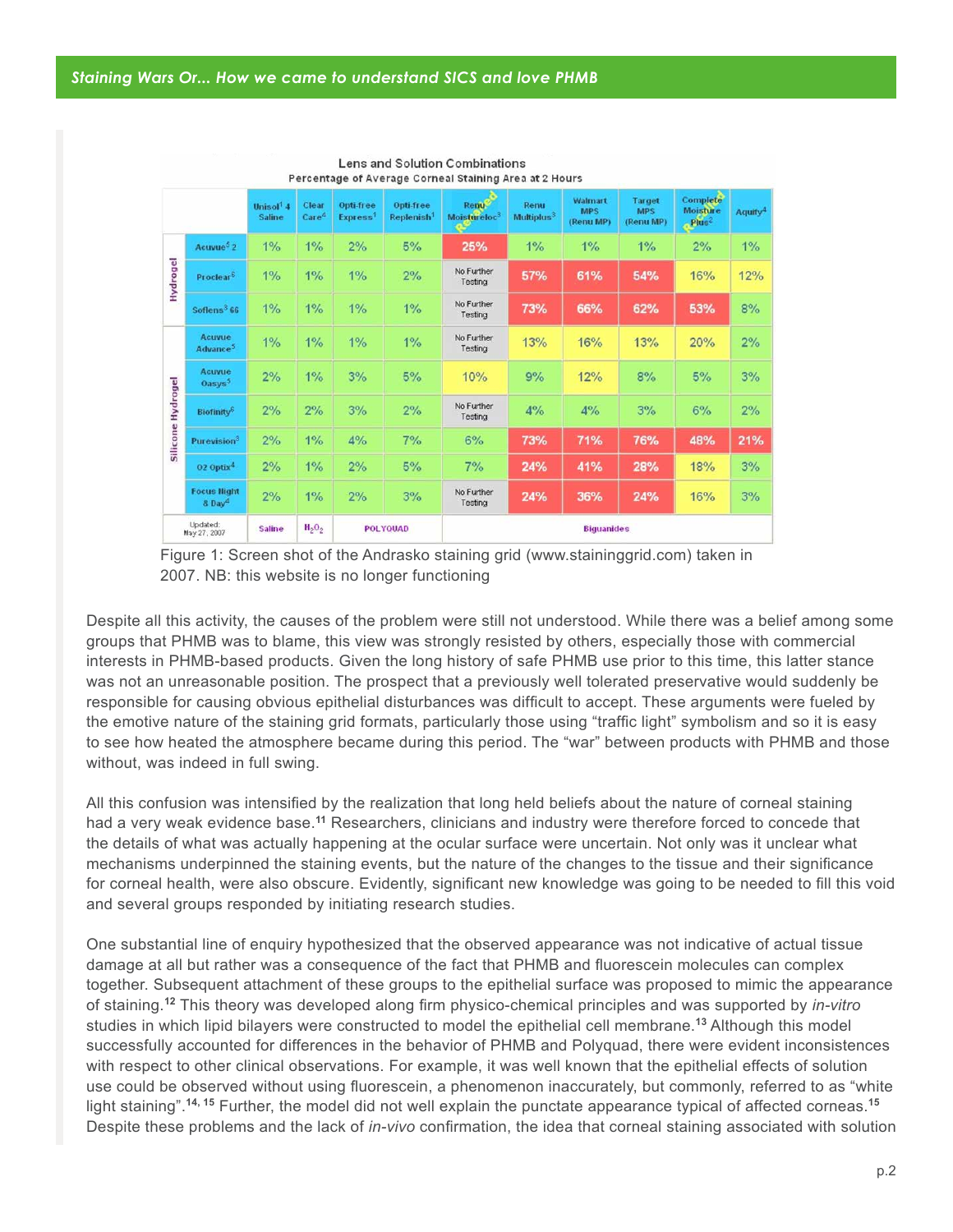use was nothing more than a pharmaco-kinetic artifact, became enthusiastically accepted in some quarters.**<sup>16</sup>**

That this view was somewhat premature, might have been suspected by considering work showing how the presence of staining was accompanied both by greater epithelial cell shedding,**<sup>17</sup>** and an increased likelihood of inflammatory sequelae (in the form of corneal infiltrates).**<sup>18</sup>** These findings suggested that SICS reflected real changes in epithelial cell physiology and evidence supporting this position has accumulated over the last few years. In particular, there have been three key studies, each of which have added important pieces of information to the understanding of the processes involved.

In the first of these, Bandamwar *et al.*, grew corneal epithelium cells in culture and subjected them to various kinds of stress, including from mechanical, osmotic and chemical sources.**<sup>19</sup>** When fluorescein was subsequently introduced, normal, healthy cells exhibited a moderate level of fluorescence, but dead cells did not fluoresce at all. Conversely, cells that were stressed but still viable, significantly hyper-fluoresced, irrespective of the type of insult.

Again using cell culture, this time with multipurpose solutions as the challenge, Bakaar *et al*., **<sup>20</sup>** confirmed Bandamwar *et al*'s result and showed that the distribution of the hyperfluorescent cells on the culture plate replicated the punctate appearance of staining typical seen clinically. Furthermore, if these stressed cells were allowed to metabolise normally and recover, they were capable of eliminating the fluorescein from within their membranes, thus abolishing the hyperfluorescent appearance. Movements of fluorescein in and out of cells can thus be seen as active processes, which can be modified by the action of external influences, including a multipurpose solution.

Taken together, these two studies show that, without causing cell death, multipurpose solutions can alter cell behavior in respect of their uptake of fluorescein. When this occurs, the appearance of the affected cells mimics both the characteristic punctate appearance and transient nature of SICS.

The final piece needed to complete the puzzle was to identify which of the multipurpose solution components were responsible for producing these effects. An answer has been provided quite recently by the work of Khan et al., a detailed review of which appears elsewhere in this issue of Contact Lens Update. In brief, these experiments demonstrated that the effect a multipurpose solution has on the active transport of fluorescein across the epithelial cell membrane is primarily mediated, not by its preservatives, but by its surfactants. In particular, the surfactant Tetronic 1107 was found to be highly influential.**<sup>21</sup>**

These results are very satisfying because they nicely draw the threads of the story together. We can now conclude that the observation of SICS does indeed signal that changes to epithelial cell physiology have taken place, in response to the multipurpose solution being used. These effects are mainly due to the surfactant Tectronic 1107, which alters the active transport of fluorescein across cell membranes in a direction that produces hyperfluorescence. The change is temporary, the cells remain viable and, under normal circumstances, the hyperfluoresence (and therefore the observed staining), dissipates within a short period of time.

The Great Staining War lasted for almost 20 years and became quite ugly at times. Looking back on it now, we can take comfort from the fact that the confusion it created has delivered a better understanding, not only of SICS, but also of the mechanisms of corneal staining. PHMB has finally been exonerated as the villain of the piece and attention can now turn to other components in the care system as levers for avoiding the problem. It will be very interesting to see how manufacturers and clinicians respond to this new knowledge, but for the moment ……VIVAT PACE!